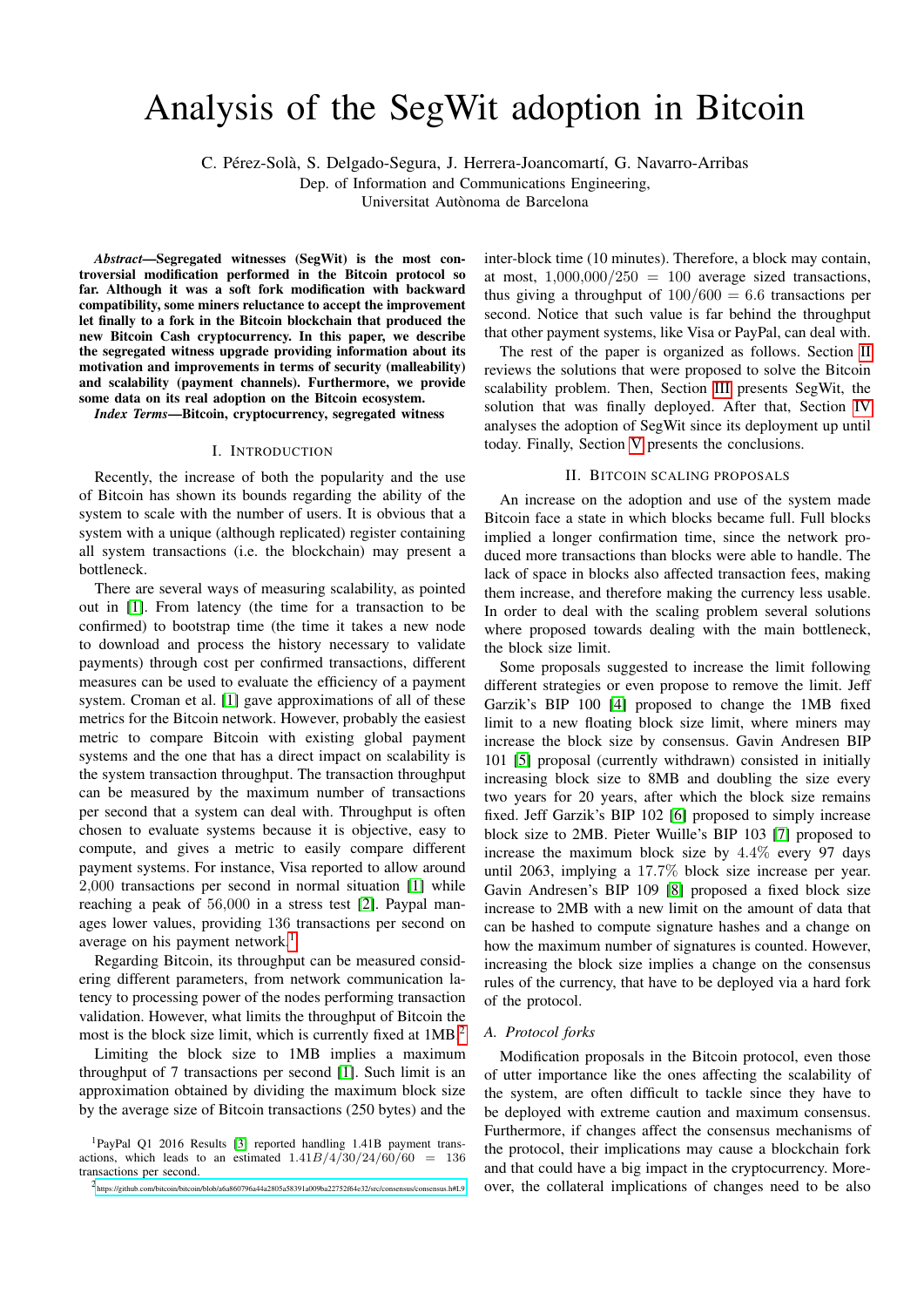considered beforehand to prevent unexpected consequences, specially those related to security and decentralization.

Changes in the Bitcoin consensus rules may be introduced by soft (protocol) forks or hard (protocol) forks. A soft fork is produced when the protocol rules are changed but they remain backward-compatible with the old rules, making the old nodes able to accept blocks produced by new nodes. On the contrary, hard forks make a change in the protocol that changes its behavior in some sense, and make old nodes not able to follow the protocol anymore. When a soft fork occurs, only the majority of miners have to upgrade to the new version, since old nodes can accept newly generated blocks. However, when a hard fork occurs, all nodes that want to follow the new protocol rules are forced to upgrade to the new version.

As already pointed out, increasing the block size will imply a hard fork. However, it is unclear whether an increase in the block size by its own will solve future scalability problems. In some sense arbitrarily increasing the block size is like making hard drives twice as big to deal with storage problems, instead of designing smarter hard drives able to store more information within the same physical space.

### *B. Off-chain Payment Channels*

An alternative solution to deal with the Bitcoin scaling problem are off-chain payment channels, that intend to move most of the transactions performed in the system outside of the blockchain, reducing the number of transactions to be included in blocks and therefore indirectly increasing the throughput.

The first proposal of such a mechanism targeted unidirectional payments (payments from a payer to a payee). Its main goal was to avoid the fees that transactions in the blockchain imply and that are not affordable for micropayment transactions [\[9\]](#page-3-9). To set up the payment channel, a transaction is included in the blockchain as a deposit of the money that will be used in the payment channel. A refund transaction is also created, allowing the payer to recover the deposited funds if the payee does not cooperate. The refund transaction can not be included in the blockchain until a certain point in the future, and thus the channel may remain open until that moment is reached. Between the set up and the closing of the payment channel, the payer can perform multiple payments to the payee through transactions that, although build following the Bitcoin transaction format, would be transferred privately between  $A$  and  $B$  without using the Bitcoin network. Furthermore, the individual payment transactions will not appear in the blockchain: only the set up transaction that opens the channel and the last transaction that closes the channel will be broadcast through the Bitcoin P2P network and therefore included in a block.

A more recent proposal, which allows bidirectional payments between parties, was proposed by Poon and Dryja [\[10\]](#page-3-10): the Lightning network<sup>[3](#page-1-1)</sup>.

However, both the basic off-chain protocol and the Lightning network faced an issue with the Bitcoin version at the time, the transaction malleability problem.

## *C. Transaction Malleability Problem*

Bitcoin transactions are identified by their transaction id, a value computed using a double SHA256 function over the raw data that defines the transaction. Each identifier should uniquely identify a transaction, and each transaction should have a unique identifier. However, due to how Bitcoin transactions are formatted the previous statement does not always hold. Some modifications can be performed over a signed transaction that will keep the origin and destination of payment while completely modifying the transaction id. Therefore, a transaction id is not final until the transaction can not be modified anymore, that is, once is has been included in a block. In scenarios like off-chain payment channels, were some transactions are created referring to transactions that are not final, transaction malleability poses a risk in the system. It is important to mention that malleability does not affect the ability of an attacker to spend/steal the bitcoins from an already created transaction, since he can not forge the digital signature of the owner. For that reason, although transaction malleability is known back from 2011, it has never been considered as a security issue.

## III. SEGREGATED WITNESS

<span id="page-1-0"></span>Segregated Witness (SegWit) [\[11\]](#page-3-11) was proposed as a solution for the malleability problem, by redesigning the transaction structure to compute transaction identifiers without counting the signatures. Such modification was proposed as a soft fork of the protocol, that in addition, virtually increased the block size up to four times the limit at the time (4 MB). Moreover, by deploying SegWit, off-chain payment channels could build on top of Bitcoin, increasing the throughput virtually to no limit.

Non-SegWit transaction

| nVersion           | Inputs |       |         | Outputs |         | nLocktime |
|--------------------|--------|-------|---------|---------|---------|-----------|
| SegWit transaction |        |       |         |         |         |           |
| nVersion           | 0x00   | flags | Outputs | Inputs  | Witness | nLocktime |

<span id="page-1-2"></span>Fig. 1. Simplified non-SegWit and SegWit transaction.

The main idea behind SegWit is to detach from the transaction the information needed to validate its correctness while keeping the information related to its effects. This information comprises scripts and signatures, which are then placed in a new structure called *witness* (see Figure [1\)](#page-1-2). The transaction signature includes only the fixed information making the id unique. Figure [2](#page-2-1) show the (simplified) fields used to compute the transaction id (*tx id*) in SegWit and non-SegWit transactions.

The witness has to be included in the block where the transaction belongs. To do that, an OP\_RETURN output of the generation transaction of the block includes the root of a Merkle tree of the witnesses of the transactions.

As we will see in the next section, there are several types SegWit scripts. Most notably SegWit can be used *natively* or encapsulated in P2SH outputs (also called *nested* SegWit). We thus have encapsulated Pay-to-Witness-Public-Key-Hash (P2SH-P2WPKH), native Pay-to-Witness-Public-

<span id="page-1-1"></span><sup>&</sup>lt;sup>3</sup>The Lightning network is an extensive topic to talk about, and will not fit within the paper page limit. Interested readers should refer to the original paper.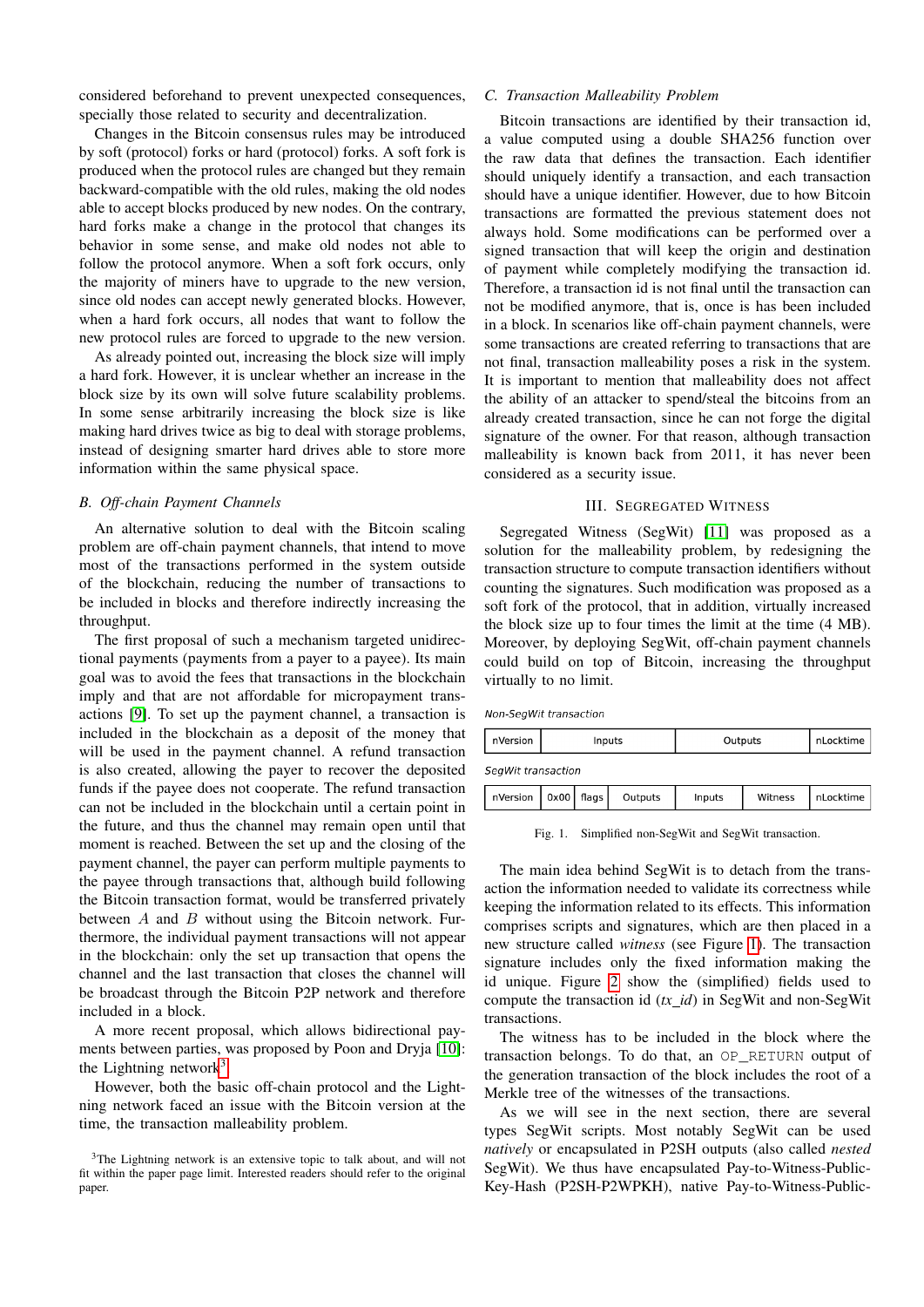

<span id="page-2-1"></span>Fig. 2. Simplified SegWit transaction id vs. non-SegWit transaction id.

Key-Hash (P2WPKH), or native Pay-to-Witness-Script-Hash (P2WSH).

As a result of the use of SegWit, the size of a transaction is reduced, increasing the number of transaction that fit in a 1MB block. Fees for transaction are also reduced and computed based on the transaction *virtual size*.

SegWit also introduces a script versioning system, which allows to expand the scripting language through soft-forks.

It is true that in overall, SegWit introduces some complexity to Bitcoin, but this complexity was required in order to maintain backward compatibility and allow its deployment as a soft-work.

## IV. ANALYSIS

<span id="page-2-0"></span>In this section, an analysis of the usage of segregated witness in the Bitcoin blockchain is presented. The analysis is made using BlockSci [\[12\]](#page-3-12), an open-source software for blockchain analysis.

Segregated Witness was activated on the main Bitcoin network at block height 481,824 (on the 24th of August, 2017). Previously, it was locked-in at height 479,707, thus providing almost a two-week grace period for clients and wallets to upgrade to the new rules. Once activated, the new consensus rules started to be enforced, allowing to create transactions whose signature data was placed outside the old transaction format, with all the consequences on scalability and malleability that this implied.

As explained in the previous section, SegWit scripts may be deployed either with their native definition or encapsulated within standard BIP16 P2SH outputs. Native SegWit outputs may be identified directly by looking at their output scripts, because they follow a fixed structure. On the contrary, SegWit scripts encapsulated in P2SH outputs can not be identified until the output has been spent (and thus the redeem script has been revealed). This is because a P2SH output only contains the hash of the redeem script and, therefore, the actual redeem script is not known until the output is spent. Consequently, our analysis of SegWit usage is focused in studying, on one hand, redeem scripts found in P2SH inputs (for nested SegWit) and, on the other hand, output scripts (for native SegWit). Finally, we study the effects of deploying SegWit (both native and nested scripts) in the scalability of the system, both directly by effectively allowing bigger block sizes and indirectly by solving the malleability problem.

### *A. P2SH nested SegWit scripts*

The firsts SegWit transactions in the Bitcoin main network correspond to P2WPKH nested within P2SH inputs and are

found in block 481,824. This very same block has five transactions with this kind of inputs.[4](#page-2-2) Three of these transactions include references to the activation of segregated witness: two of them have OP\_RETURN outputs with messages saying hello to SegWit and a third one spends an output with a vanity address starting with 35SegWitPieWKVH.... The first P2SH input with a P2WSH redeem script is found a little latter, in block  $481,831$ <sup>[5](#page-2-3)</sup> Figure [3](#page-2-4) shows the  $(2000$ block moving average) percentage of inputs in each block that correspond to P2SH scripts with either P2WPKH or P2WSH redeem scripts. P2WPKH shows an still increasing tendency (accounting for almost 8% of today's inputs). Contrarily, P2WSH shows an increase during the first months (up until block 490,000) but seems to stabilize from that block onward. Altogether, nested SegWit scripts account for up to 11% of the current Bitcoin inputs in blocks.



<span id="page-2-4"></span>Fig. 3. Evolution of the number of P2SH nested SegWit inputs.

The average number of blocks between a P2SH SegWit input and the output it spends is 1,032 blocks, with small differences between nested P2WPKH and P2WSH inputs.

#### *B. Native SegWit scripts*

The first native SegWit outputs can be also found in block  $481,824$ , that contains one transaction with a P2WSH<sup>[6](#page-2-5)</sup> and two with P2WPKH outputs<sup>[7](#page-2-6)</sup>. One of these two transactions is also spending a P2WPKH nested in P2SH input, and the other contains an OP\_RETURN output announcing that a Japanese exchange supports SegWit. Figure [4](#page-3-13) shows the (2000-block moving average) percentage of outputs in each block that correspond to native SegWit scripts, either P2WPKH or P2WSH witness programs. In contrast with encapsulated SegWit scripts, the adoption of native SegWit scripts is still very small, with an average of less than 0.5% of the outputs using these kinds of scripts. However, its adoption is still increasing. Also in contrast with nested SegWit scripts, native P2WSH outputs are seen more often than native P2WPKH outputs.

<span id="page-2-2"></span><sup>4</sup>Transactions with ids:

[<sup>8</sup>f907925d2ebe48765103e6845c06f1f2bb77c6adc1cc002865865eb5cfd5c1c](https://blockchain.info/tx/8f907925d2ebe48765103e6845c06f1f2bb77c6adc1cc002865865eb5cfd5c1c) [b6e7c5365351ec7f8d29725afcdace8d76cf63a83bc9b58b9ff7cba61670b2be](https://blockchain.info/tx/b6e7c5365351ec7f8d29725afcdace8d76cf63a83bc9b58b9ff7cba61670b2be) [c586389e5e4b3acb9d6c8be1c19ae8ab2795397633176f5a6442a261bbdefc3a](https://blockchain.info/tx/c586389e5e4b3acb9d6c8be1c19ae8ab2795397633176f5a6442a261bbdefc3a) [d09e2a5edbb6a0ac390a52a1b5292d88667f5445eb8e507441737a7bdd7157ee](https://blockchain.info/tx/d09e2a5edbb6a0ac390a52a1b5292d88667f5445eb8e507441737a7bdd7157ee) [dfcec48bb8491856c353306ab5febeb7e99e4d783eedf3de98f3ee0812b92bad](https://blockchain.info/tx/dfcec48bb8491856c353306ab5febeb7e99e4d783eedf3de98f3ee0812b92bad)

<span id="page-2-3"></span><sup>5</sup> [fb5e59e65fa92719b3e24f17f20e5a2e19cf0a3643403d512d0dd806a84d510d](https://blockchain.info/tx/fb5e59e65fa92719b3e24f17f20e5a2e19cf0a3643403d512d0dd806a84d510d)

<span id="page-2-6"></span><span id="page-2-5"></span><sup>6</sup> [461e8a4aa0a0e75c06602c505bd7aa06e7116ba5cd98fd6e046e8cbeb00379d6](https://blockchain.info/tx/461e8a4aa0a0e75c06602c505bd7aa06e7116ba5cd98fd6e046e8cbeb00379d6)

<sup>7</sup> [dfcec48bb8491856c353306ab5febeb7e99e4d783eedf3de98f3ee0812b92bad](https://blockchain.info/tx/dfcec48bb8491856c353306ab5febeb7e99e4d783eedf3de98f3ee0812b92bad) [f91d0a8a78462bc59398f2c5d7a84fcff491c26ba54c4833478b202796c8aafd](https://blockchain.info/tx/f91d0a8a78462bc59398f2c5d7a84fcff491c26ba54c4833478b202796c8aafd)